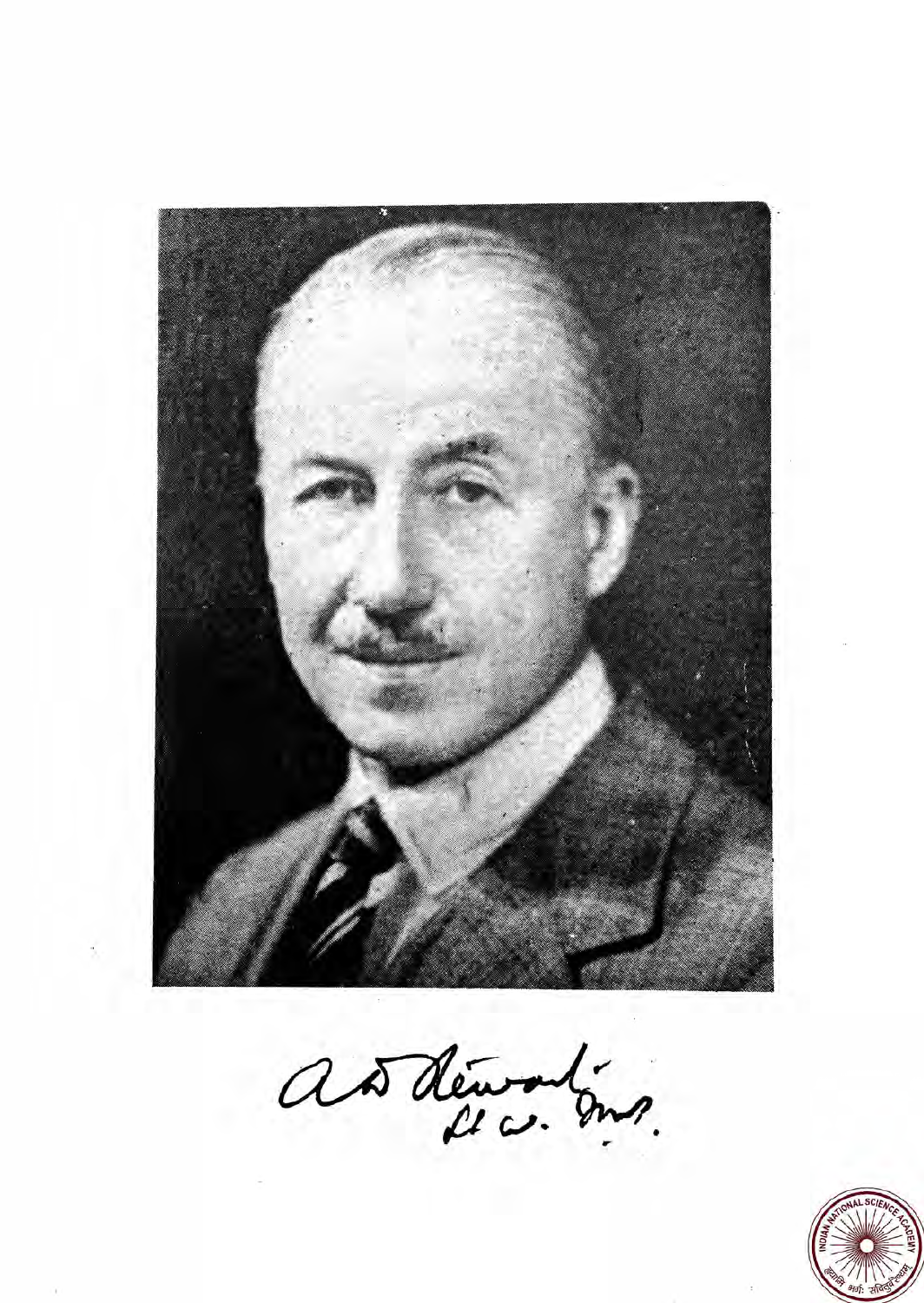# **ALEXANDER DRON STEWART**

# **(1883** - **1969)**

# **Foundation Fellow**

### **BIRTH**

LT-COL ALEXANDER DRON STEWART CIE, MBChB (Hon.), LLD (Hon), FRCP(Edin), FRCS (Edin), DTM and H., DPH, FRS (E), IMS (Retd), son of the Late William Stewart of Blairgowrie (Scotland), a leading teacher of Public Health and Founder Director of the All India Institute of Hygiene and Public Health, the only all round Public Health Institute in South-East Asia, was born at Blaiigowrie on the 22nd June, 1883 and passed away on August 15, 1969 in an Edinburgh Nursing Home at the age of 86.

He had a long and distinguished academic and scientific career both in India and British Isles (Scotland), extending over 42 years during which he devoted his boundless energy and knowledge to the advancement of public health teaching and practice in India, management of hospitals at Calcutta and in his own country and above all his distinguished service in the First World War and humanitarian service during the Second World War.

# **EARLY LIFE AND EDUCATION**

Col Stewart had his early school career in his native place and graduated as MBChB with First Class Honours from the Edinburgh University in 1906 and passed into the Indian Medical Service the same year. During the preliminary years of his Military Medical Service he took study leave and obtained his FRCS (Edin) and DTM and H in 1913 and caught up in the First World War (1914-1918) while posted as the Health Officer of Simla. In 1920 he obtained the DPH and thereafter his career in India was bound up with preventive medicine and public health teaching and practice.

# **MARRIED LIFE**

He married Isobel Marguerita, daughter of Mr Alexender Mann of Edinburgh in 1916 and had two sons. His wife predeceased him and out of his two sons only one who is a medical man is surviving.

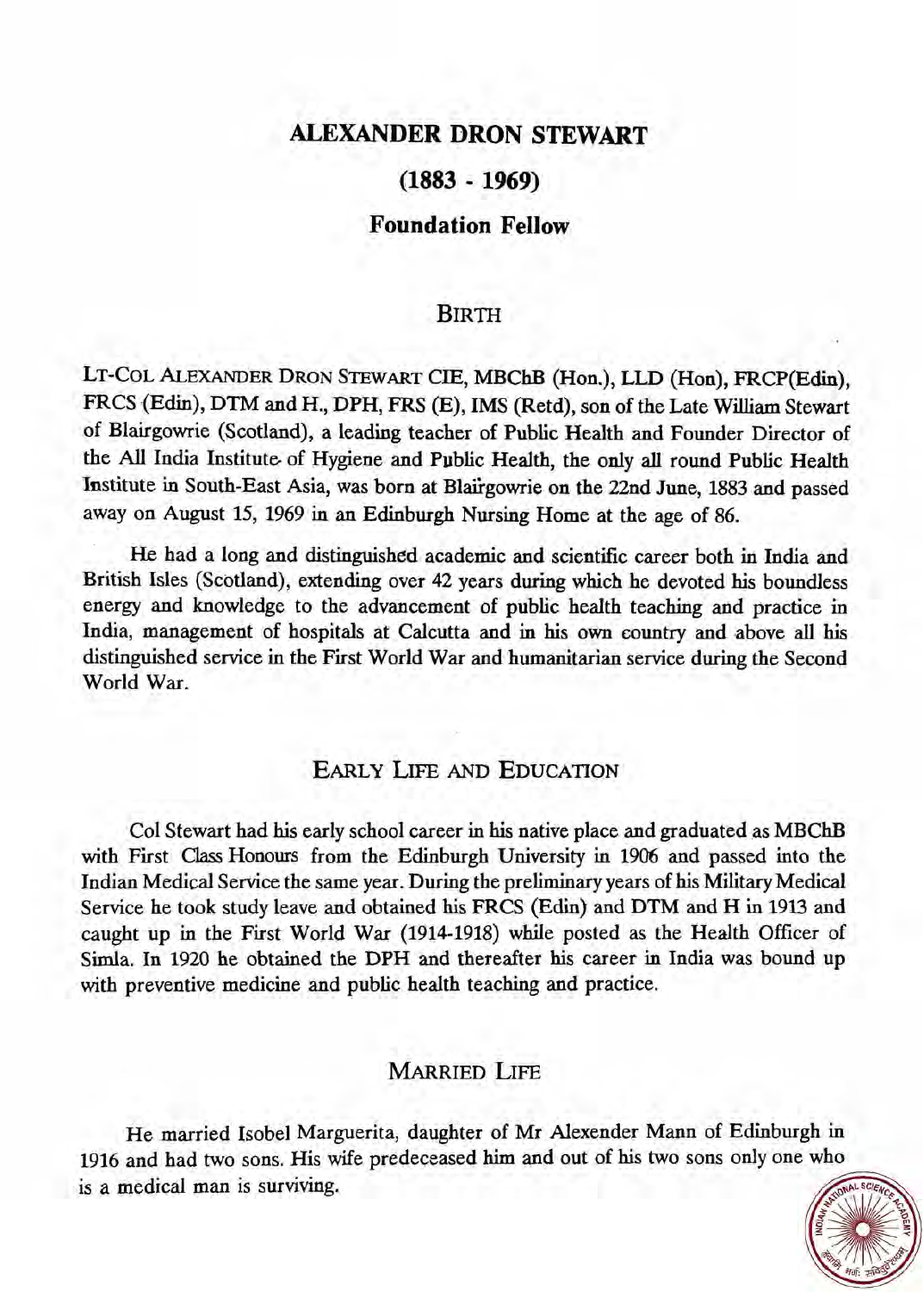#### *Biographical Memoirs*

### SERVICE **AND CAREER**

He had distinguished service career in both military and civil assignments. He joined the IMS cadre in 1906 and arrived in India in February, 1907. He obtained his first postgraduate diploma in 1913 while on leave and was posted on return as MOH Simla when the First World War started to which he was recalled. During this war he served in Gallipoli, Salonika and Mesopotamia and was mentioned in the despatch. While on leave in 1920 he obtained DPH as an additional public health qualification and was again posted as MOH, Simla and later as the Health Officer of the Imperial City of New Delhi. Between 1922 and 1927 he successively served as Health Officer, Director of Public Health, Lecturer and Professor of Hygiene at the School of Tropical Medicine and Hygiene, Calcutta. In March, 1929 he was given the additional duty as the Principal of the Medical College and Superintendent of the Medical College group of Hospitals, Calcutta.

At this stage a new development was brewing in the history of public health in India. After the Calcutta School of Tropical Medicine and Hygiene had been running for several years as the brain child of Sir Leonard Rogers, it was realized that there was a need for a first class Institute devoted entirely to the teaching of Hygiene and Public Health in India. The problem of finance was overcome in Calcutta, as in London, by a munificent grant from the International Health Board of the Rockefeller Foundation of USA for the building and equipment of the Institute, the Government of India agreeing to meet the cost of staff and maintenance. The entire gamut of planning and execution fell upon Col Stewart as its Director-designate.

He completed the work with great skill and credit by **1933** when it was officially opened by the then Governor of Bengal, Sir John Anderson, with Col Stewart as its first appointed Director. The position this Institute holds to day in the national and international fields of hygiene and public health owes much to Col Stewart's wise planning and energistic administration in the early years of its functioning. Since the beginning this Institute has been the centre of national and international training in public health and of many valuable and outstanding researches, such as, on cholera, plague, blackwater fever, malaria, nutrition, epidemic dropsy, sanitation, health and morbidity surveys, epidemiological investigations and new innovations in public health practice like establishment of primary rural and urban health centres as methods of comprehensive health service in India.

During the initial stage Col Stewart as a symbol of encouraging research, offered space for three outside organisations namely, the field Investigating Wing of Malaria Unit of the Government of Bengal, Tuberculosis Research under Late Dr AC **Ukil** and two wings of cholera research, one of Chemical Antigenic Structure under late Dr RM Linton and the other Cholera Carrier and Epidemiological Unit under late Dr RB (Eal) both financed by the then Indian Research Fund Association, New Delhi to house then

\$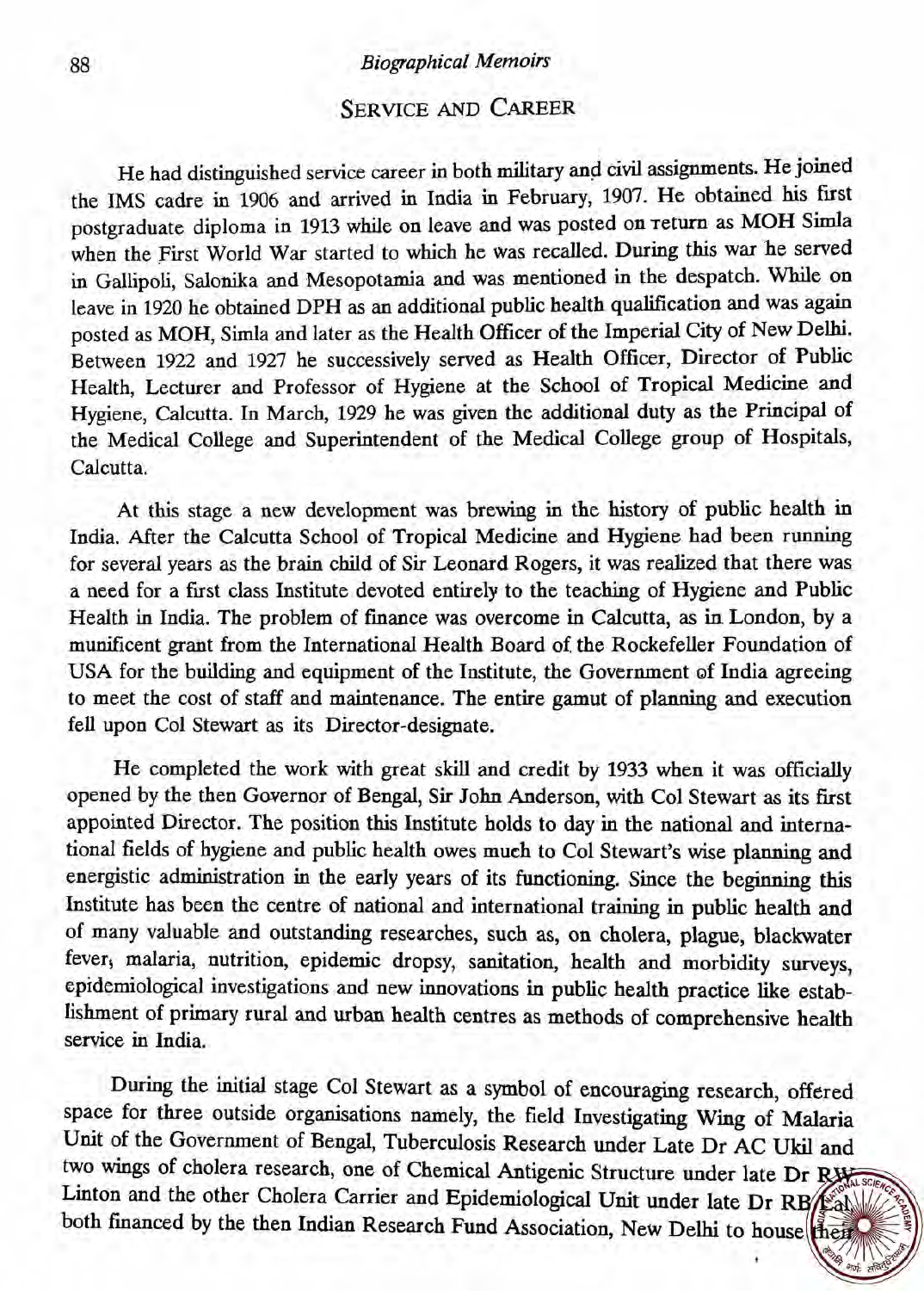research and investigation centres at the Institute. He had also the foresight to divide the Institute's functions into eight sections namely, Public Health Administration, Epidemiology and Vital Statistics, Nutrition and Biochemistry, Sanitary Engineering, Maternal and Child Welfare including Public Health Nursing, Malariology and Venereal Diseases (later designated as the Section of Microbiology), Industrial Hygiene and Occupational Health and the Public Health Library. The advantage was obvious. Not only each section could offer individual specialisation but also gained much in providing co-ordinated teaching facilities in the wider context of public health. Col Stewart was a dynamic personality, an efficient and lovable teacher and appreciative guide. He himself acted as the co-ordinator of the two Cholera Research Wings at the Institute and took special interest to follow up the day to day work.

In **1935,** the Medical College of Calcutta had celebrated its centenary with great eclat under the able stewardship of Col Stewart as its Secretary General. The same year (Oct., **1935)** he was appointed as the Superintendent of the Royal Infirmary of Edinburgh and through the **10** difficult years that followed during the 2nd World War he proved to be a tower of strength. On his retirement on June **3,** 1946 tribute was paid to "the high quality of his work as an administrator and to the selfless devotion which had marked the carrying out of duties, often under very trying and difficult situation" (Manager's Minutes, **3** May, **1948).** 

Col Stewart had a very high standing among his colleagues and was interested not only in the efficient running of the hospital but also took personal interest in the welfare of the patients. In the words of Mrs Gibson, Archivist of the University of Edinburgh, Col Stewart, who was in charge of the Infirmary during the Second World War, had to keep the hospital running smoothly throughout, inspite of all difficulties that the war had brought, particularly staff shortage. In **1938** he was released from the Infirmary for a short duration to take part in the urgent survey of the Scottish hospitals in anticipation of war, the matter being of great national importance and of extreme urgency (Manager's Minutes, 24 January, **1938).** In **1939** he supervised the evacuation of 600 patients from the Infirmary and air-raid precautions within the hospital. In **1944** he organised the reception of about 1200 severe cases of casualties from the D-Day landings. Then again in 1948 there was an outbreak of Asiatic smallpox in the Royal Infirmary. Col Stewart played a leading part in the control measures and because of his experience in Tropical Medicine he was a source of great support to the MOH during this outbreak.

### **AWARDS AND HONOURS**

In recognition of his work in public health teaching and practice he was given CIE and Order of St John of Jerusalem in **1934.** The Medical and Veterinary section of Indian Science Congress elected him as President for the year **1933** and to the Found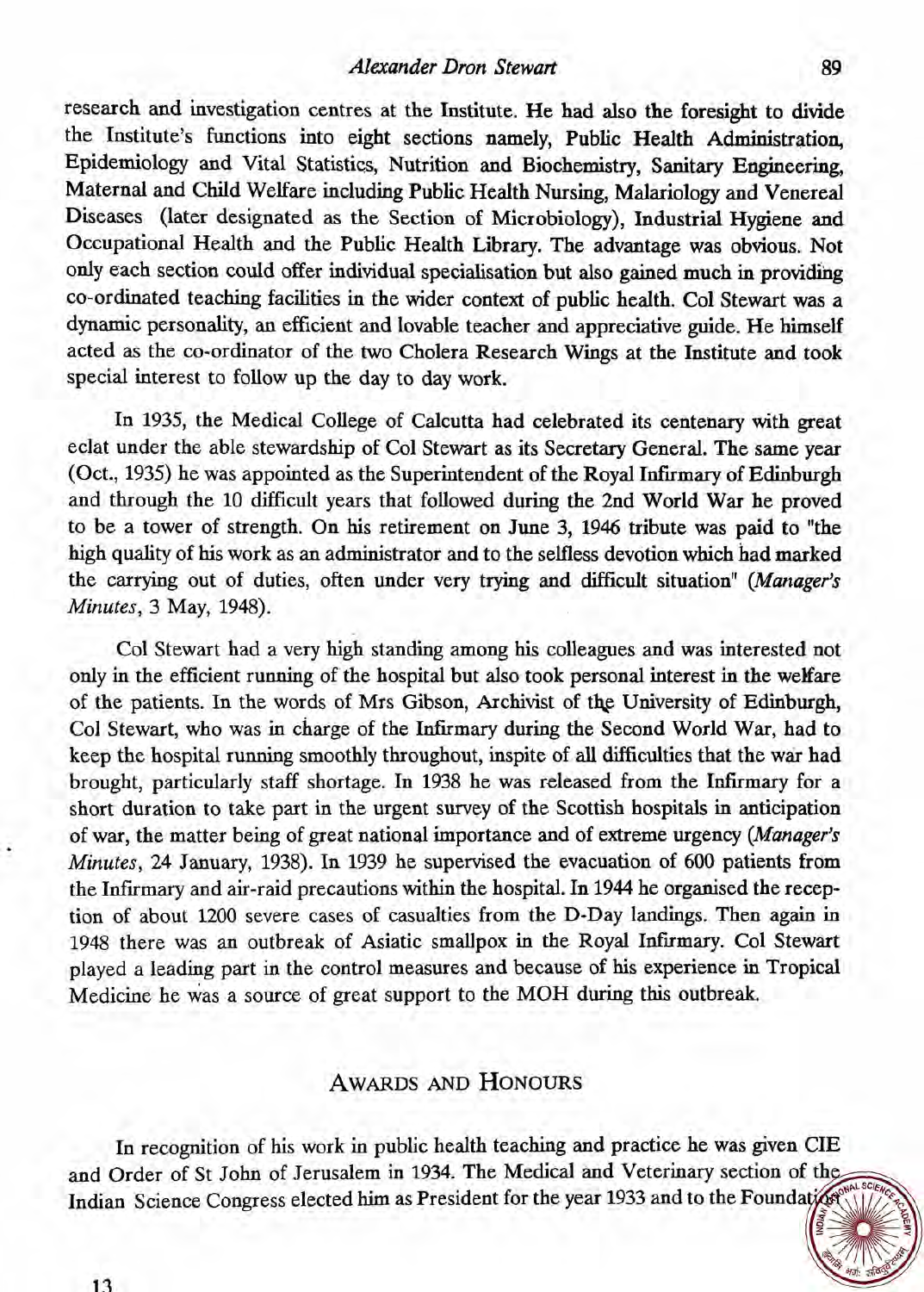#### *Biographical Memoirs*

Fellowship of the Indian National Institute of Sciences (now called Indian National Science Academy) in 1935. He was elected as a member of the Syndicate of the Calcutta University and Dean of the Faculty of Medicine. His work in his own Alma Mater impressed the University of Edinburgh which awarded him the Honorary Degree of LLD and was elected to the Fellowship of the Royal College of Physicians of Edinburgh **and**  also the Royal Society FRS (E).

#### **SCIENTIFIC CONTRIBUTIONS**

In scientific thdughts Col Stewart was far advanced in his ideas than that of his time. He delivered his memorable Presidential Address in the Indian Science Congress in 1933 at Patna on "Some Reflections on Medical Science and Public Health". **b.** few of his remarks is worth quoting here : "The thinking man at some periods of his life puts to himself or thrust on him questionings of the purpose of life, and on his own answer to himself depends his outiook on life, his career, the ordering of his actions, and his life and his relations to his fellow men and his bequest to posterity. There are many answers for wealth, power, happiness, peace, security, service, the avoidance of the disturbing and distressing situation, and the resultant of these on the intellectual and thinking persons of a nation that determines the character and its purpose."

"In common with many my own conviction is that in the quest and appreciation of truth and beauty in their largest sense and meaning lies the best answer to life's purpose, the one that gives the greatest satisfaction."

Most of his scientific contributions were on the improvement of laboratory techniques for the examination of samples of specimens of public health interest, epitomised in the publication of a standard book on "Public Health Laboratory Practice" in collaboration with the Late Col Crawford Boyd, the Indian students. The other aspect in which he specialised was health administration, particularly on that of planning and research.

# **AS A PERSON**

As the Principal of the Medical College and Director of **All** India Institute of Hygiene and Public Health and Professor of Public Health Administration he left an indelible mark on those who came under his care as staff or students or research workers for his sympathetic, amiable and easily approachable nature and ever-helpful outlook. He encouraged research work as well as the workers so much so that even after his retirement from the Indian scene he used to keep track of the progress of the work by dreed correspondence with some of the individual workers (the writer himself **being**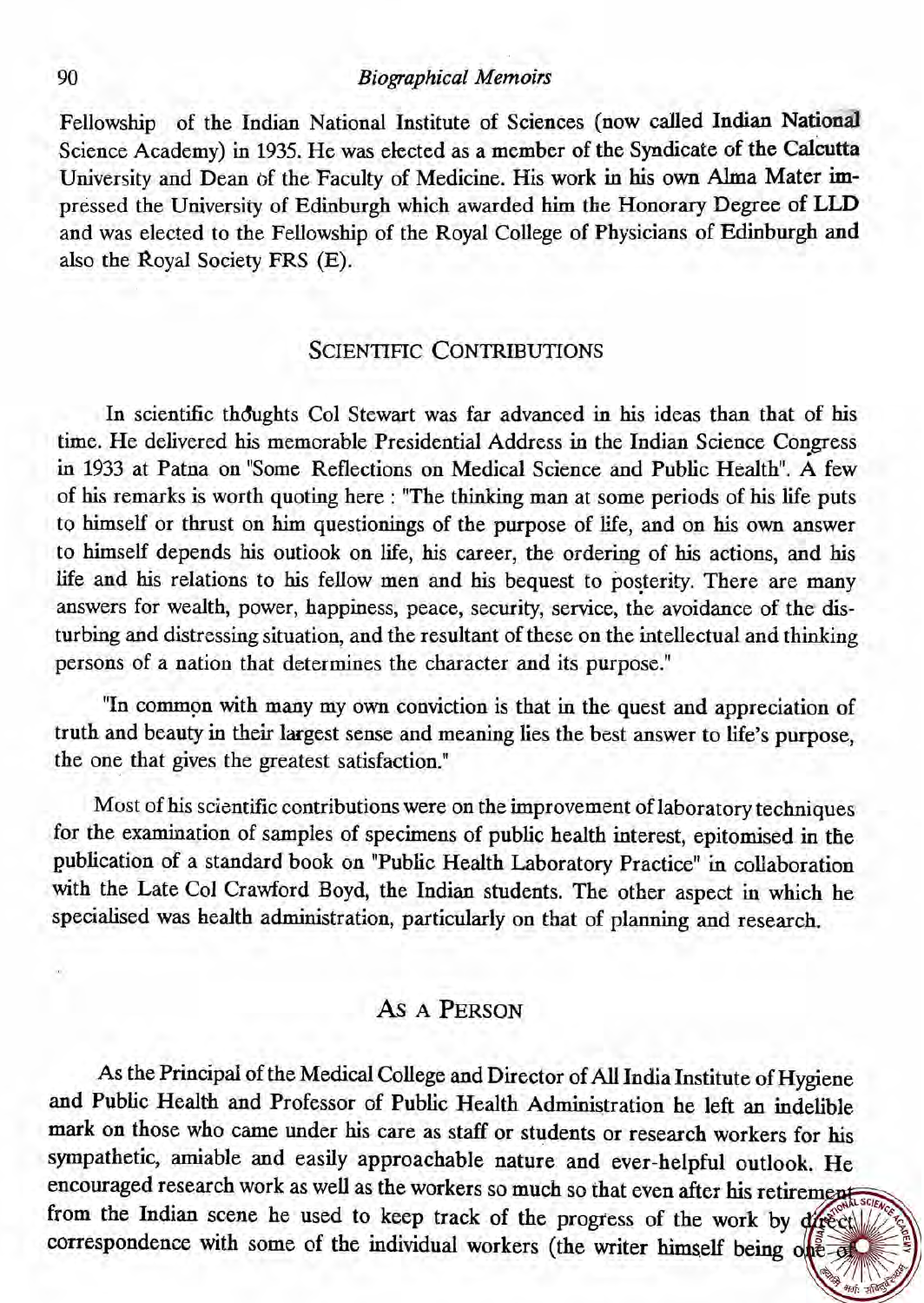them). According to him public health work means love for humanity as exemplified **by**  true socialism, service and sacrifice.

Due to long years of gap all his scientific publications could not be traced and hence the list given is apparently incomplete.

#### **ACKNOWLEDGEMENT**

The author acknowledges with thanks the help he received in preparing this biography from the Librarians of the British Council and the National Library, Calcutta, All India Institute of Hygiene and Public Health, Calcutta, the Archivist, Royal Infirmary, Edinburgh and the office of the High Commissioner, London.

> S C SEAL 2, *Fern Place Calcutta 700019*

#### **BIBLIOGRAPHY**

- 1922 Detection of anthrax spores in shaving brushes. Indian *Med* Gaz, LVII, 204.
- Relative rate of absorption of solar radiant heat of silt-laden Water.Ibid., **LVII,** 289.
- 1924 (With GOVINDA RAJU V) Some further observation on the species method of differentiating faecal organisms in surface water, in the tropics. Indian *2. Med* Res., *XX,.* 1157.
- 1925 (With GOVINDA RAJU V) Economical use of alum in mechanical filters. Ibid., XXII, 737.
- (With GOVINDA RAJU **V)** On the commercial preparation of a neutral soft soap. Ibid., XXII, 782.
- 1928 (With BANERJEE NL) Comparative observation of the Wijs and H nus' method of determining the iodine value of oils. Ibid., *XV,* G87.
	- A note on the utility of the solution of calcium hypochlorite intended for use in snake-bite. *Indian Med.* Gaz., LXIII, 70.
	- (With BOYD TC) Public Health Laboratory Practice Oxford University Press, Calcutta.
- (With GHOSAL SC) The germicidal action of the activated sludge process. Indian J. Med. Res., XVI, 1929 989.
- (With GHOSAL SC) The action of activated sludge process on sewage bacteriophage. Ibid., XXVII, 1930 1218.
	- (With BANERJEE NL) The Cryoscopy of Calcutta milk, Ibid., **XVII,** 57.
- (With CHATTERJEE NK) The effect of sand filtration on bacteriophage present in raw water. Ibid., 1931 XIX, 137.
	- (With BOYD TC and DE DC) Analysis of calorific value of some Indian food stuff. Ibid., XIX, 675.
	- A note on epidemiology with special reference to the role of bacteriophage in public health. Indian *Med.* Gaz., XLVI, 206.
	- Note on the visit to Bangkok and Siam presented at the eighth **FEATM** Congress. Ibid., XLVI, 396.
	- Notes on the visit to Malay Peninsula. Ibid., XLVI, 457.
	- (With CHATTERJEE NK) Note on the determination of nitrogen in sour milk as a subsidiary standard
	- of purity. Ibid., XLVI, 320.

91